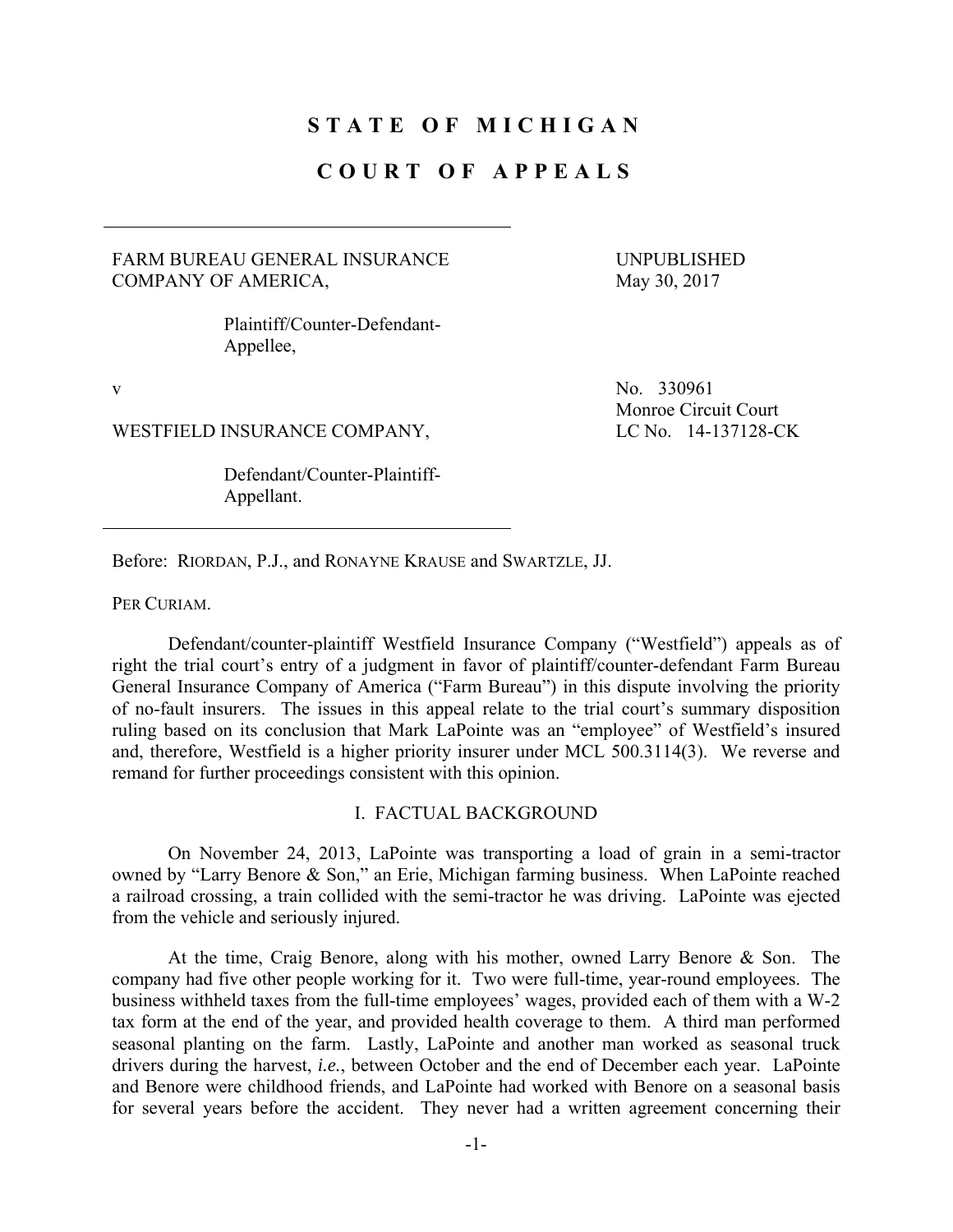working relationship. Benore testified that LaPointe worked less than six hours per day because he had another job.

The semi-tractor that LaPointe was driving at the time of the accident was insured by Westfield under an insurance policy issued to Benore and his mother doing business as Larry Benore & Son. At that time, LaPointe owned personal vehicles that were insured by Farm Bureau.

 After the accident, Farm Bureau paid no-fault personal protection insurance ("PIP") benefits to LaPointe. Then, in August 2014, it filed this declaratory action against Westfield, seeking reimbursement for the PIP benefits and a declaratory judgment that Westfield was the higher priority insurer pursuant to MCL 500.3114. Westfield then filed a counterclaim seeking declaratory relief.

 Farm Bureau filed a motion for summary disposition pursuant to MCR 2.116(C)(10), asserting that, at the time of the accident, LaPointe was an "employee" of Larry Benore & Son operating a truck owned by that company during the course of his employment. Farm Bureau argued that Westfield, as the insurer of the business vehicle, is responsible for the payment of LaPointe's no-fault benefits under MCL 500.3114(3). In contending that LaPointe was an employee of Larry Benore & Son, Farm Bureau emphasized the four factors of the economic reality test, as delineated in *Parham v Preferred Risk Mut Ins Co*, 124 Mich App 618, 624-625; 335 NW2d 106 (1983). Farm Bureau also asserted that even if LaPointe was an independent contractor, Westfield still was responsible for his no-fault benefits under *Celina Mut Ins Co v Lake States Ins Co*, 452 Mich 84, 89; 549 NW2d 834 (1996).

 Westfield filed a combined response and cross-motion for summary disposition under MCR 2.116(I)(2) and MCR 2.116(C)(10), asserting that under the economic reality test, LaPointe was an independent contractor, not an employee. Additionally, as Farm Bureau anticipated in its motion for summary disposition, Westfield asserted that *Adanalic v Harco Nat Ins Co*, 309 Mich App 173, 191; 870 NW2d 731 (2015), the most recent Michigan Court of Appeals case discussing the application of the economic reality test in the context of MCL 500.3114(3), was binding and clearly shows that LaPointe was an independent contractor. Westfield also argued that *Celina Mut Ins Co*, 452 Mich 84, and the other cases cited by Farm Bureau were distinguishable because they involved self-employed persons who were operating a vehicle that they owned at the time of the accident. In its reply, Farm Bureau refuted, *inter alia*, Westfield's application of the economic reality test and reiterated the facts that it found most relevant in applying the test.

 In August 2015, after entertaining oral argument, the trial court stated the following ruling on the record:

 Both parties cite Parham for the proposition [sic] the economic reality test. By this test the factors to be considered include control of the worker's duties, payment of wages, right to hire, fire, and discipline [and] the performance of duties as an integral part of the employer's business towards the accomplishment of a common goal. If I apply that test to the case at bar it's clear that LaPointe had no control over his duties. He was to transport the load to the grain elevator.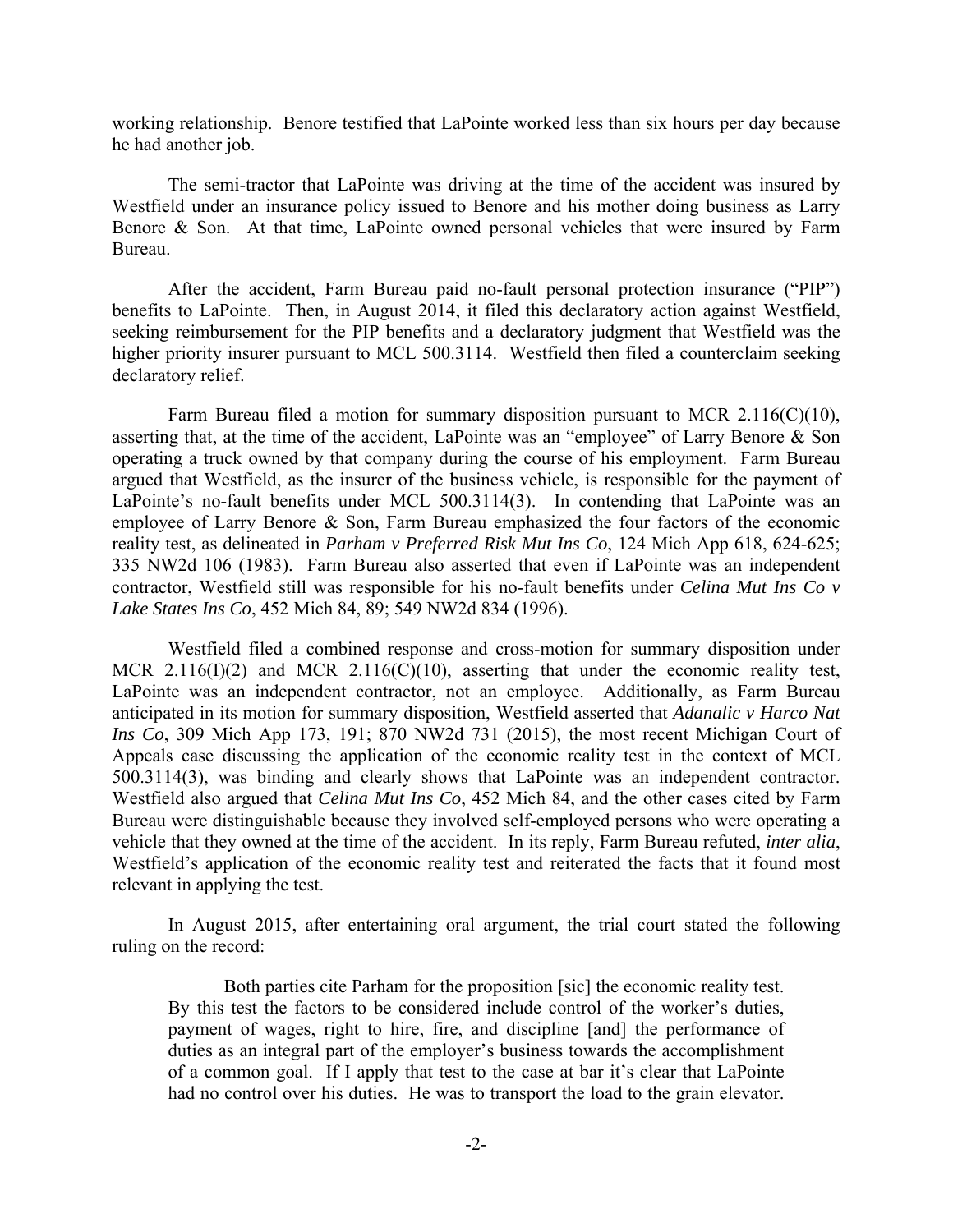There isn't any indication anywhere that LaPointe could've said well, I think I'm going to run a harvester or I'm going to, you know, clean the barn or do this or do that. He was hired to do one thing and that was to drive the truck. He could quit, of course, but anybody can quit. The fact that he could drive a different route, meaning I-75 one time and 23 the next time doesn't mean he had control over his duties. He was paid-- the issue of wages, he was paid \$12 an hour, which was set by Benore and Sons [sic]. He kept his own hours, turned them in for pay. The argument regarding the friend thing, I think, is ridiculous. If I help my neighbor move, I sure wouldn't send him a bill for \$12 an hour after the fact.

 Clearly, Benore had the right to hire and fire as indicated in Mr. Benore's deposition testimony and I think the performance of his duties was an integral part. You know, harvest is really a narrow window of opportunity. Things need to be handled within a particular time.

 For all those reasons as well as those I cited previously, I find Mr. LaPointe was an employee, a seasonal employee, but he was an employee of Benore and Sons. I don't think I need to address the issue of an independent contractor because he was an employee. As a result, summary disposition is granted in favor of Farm Bureau against Westfield Insurance. [Westfield is] responsible for the PIP benefits due [to] Mr. LaPointe or paid to Mr. LaPointe and is to reimburse Farm Bureau [sic] payment previously made. [Westfield's] motion for summary disposition is denied for the same reasons.

 In September 2015, the trial court entered an order for "partial" summary disposition, under which it (1) granted Farm Bureau's motion for summary disposition, (2) denied Westfield's motion for summary disposition, (3) dismissed Westfield's countercomplaint, (4) stated that Westfield is responsible for the payment of LaPointe's PIP benefits, (5) directed Westfield to reimburse Farm Bureau for all of the benefits that it had provided to LaPointe, with the amount due to be determined by agreement of the parties or further order, and (6) ordered that Westfield was responsible for all future PIP benefits due to LaPointe. In December 2015, the trial court entered a final judgment in favor of Farm Bureau.

Westfield now appeals as of right.

#### II. STANDARD OF REVIEW

We review *de novo* a trial court's grant or denial of summary disposition, *Moraccini v Sterling Hts*, 296 Mich App 387, 391; 822 NW2d 799 (2012), as well as issues of statutory interpretation, *Grange Ins Co v Lawrence*, 494 Mich 475, 490; 835 NW2d 363 (2013).

"A motion under MCR  $2.116(C)(10)$  tests the factual sufficiency of the complaint." *Cannon Twp v Rockford Pub Sch*, 311 Mich App 403, 411; 875 NW2d 242 (2015). When reviewing such a motion, this Court only may consider, in the light most favorable to the party opposing the motion, the evidence that was before the trial court, which consists of "the 'affidavits, together with the pleadings, depositions, admissions, and documentary evidence then filed in the action or submitted by the parties[.]" *Calhoun Co v Blue Cross Blue Shield*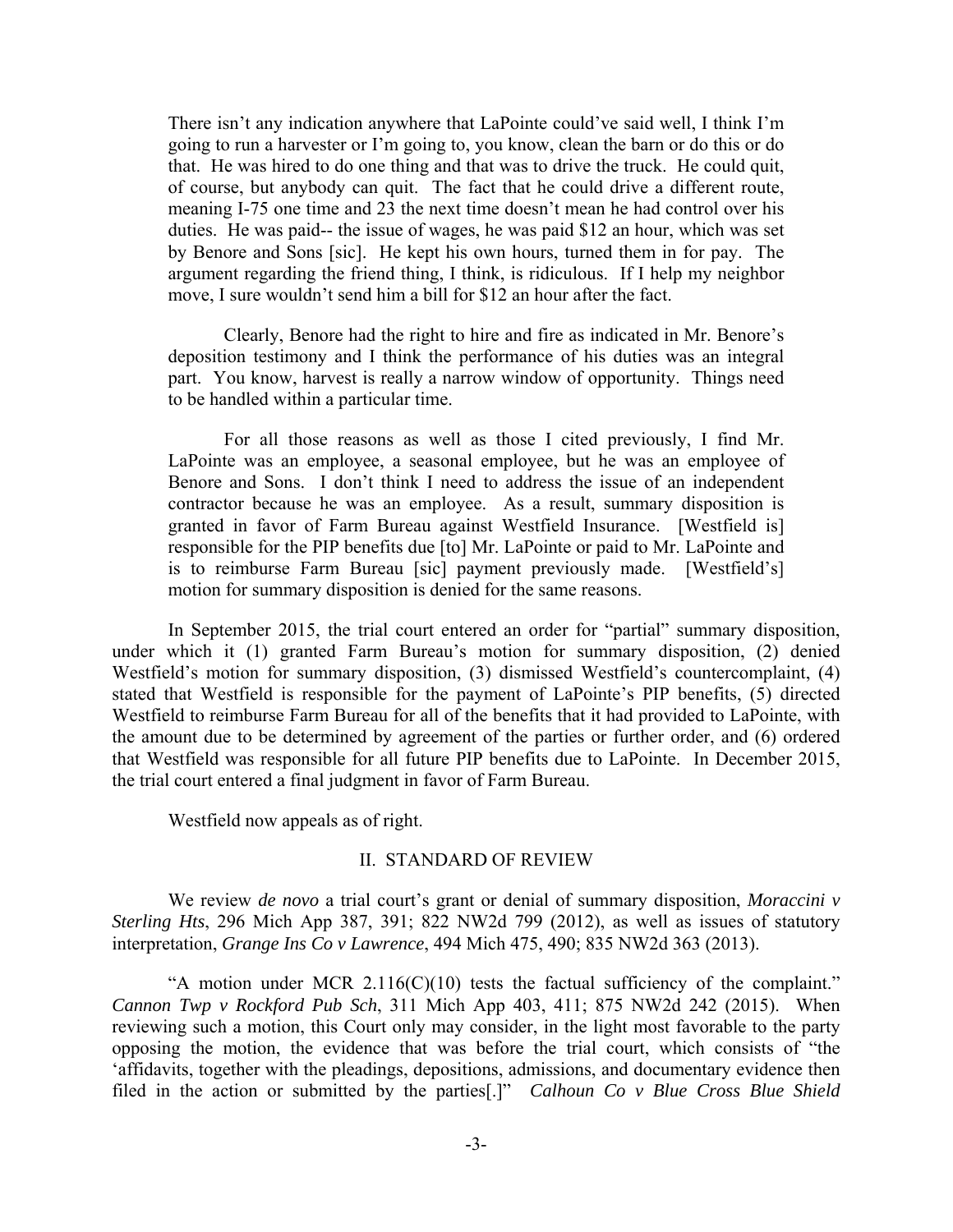*Michigan*, 297 Mich App 1, 11; 824 NW2d 202 (2012), quoting MCR 2.116(G)(5). Under MCR  $2.116(C)(10)$ , "[s]ummary disposition is appropriate if there is no genuine issue regarding any material fact and the moving party is entitled to judgment as a matter of law." *Latham v Barton Malow Co*, 480 Mich 105, 111; 746 NW2d 868 (2008). "There is a genuine issue of material fact when reasonable minds could differ on an issue after viewing the record in the light most favorable to the nonmoving party." *Allison v AEW Capital Mgt, LLP*, 481 Mich 419, 425; 751 NW2d 8 (2008).

We note that the parties in this case do not suggest that a finder of fact must determine whether LaPointe was an "employee" for purposes of MCL 500.3114(3). Rather, they agree that there is no genuine issue of any material fact, such that summary disposition is proper as a matter of law.

### III. APPLICATION OF THE ECONOMIC REALITY TEST

 Westfield contends that the trial court improperly granted summary disposition in favor of Farm Bureau based on its finding that LaPointe was an "employee" of Westfield's insured, Larry Benore & Son. Therefore, Westfield argues that the trial court erroneously ruled that it is the higher priority insurer under MCL 500.3114(3) and is liable for LaPointe's no-fault insurance benefits. We agree with Westfield that the trial court improperly granted summary disposition in favor of Farm Bureau. We find that under the economic reality test, which dictates whether MCL 500.3114(3) is triggered, LaPointe was not an "employee" of Larry Benore & Son.

Pursuant to MCL 500.3114(1), "the general rule is that one looks to a person's own insurer for no-fault benefits unless one of the statutory exceptions, subsections 2, 3, and 5, applies." *Frierson v West American Ins Co*, 261 Mich App 732, 735; 683 NW2d 695 (2004); see also *Corwin v DaimlerChrysler Ins Co*, 296 Mich App 242, 262; 819 NW2d 68 (2012). The parties agree that Farm Bureau is responsible for the payment of LaPointe's PIP benefits unless MCL 500.3114(3) applies. MCL 500.3114(3) provides:

 An employee, his or her spouse, or a relative of either domiciled in the same household, who suffers accidental bodily injury while an occupant of a motor vehicle owned or registered by the employer, shall receive personal protection insurance benefits to which the employee is entitled from the insurer of the furnished vehicle.

Thus, if LaPointe qualifies as an "employee," then Farm Bureau, as "the insurer of the furnished vehicle," is higher in priority than Westfield.

Although "employee" is not defined under the statute, we have recognized that "[a]n independent contractor is not considered an 'employee' for purposes of the no-fault act." *Adanalic*, 309 Mich App at 191. "An independent contractor is defined as one who, carrying on an independent business, contracts to do work without being subject to the right of control by the employer as to the method of work but only as to the result to be accomplished." *Candelaria v BC Gen Contractors, Inc*, 236 Mich App 67, 73; 600 NW2d 348 (1999) (quotation marks and citation omitted).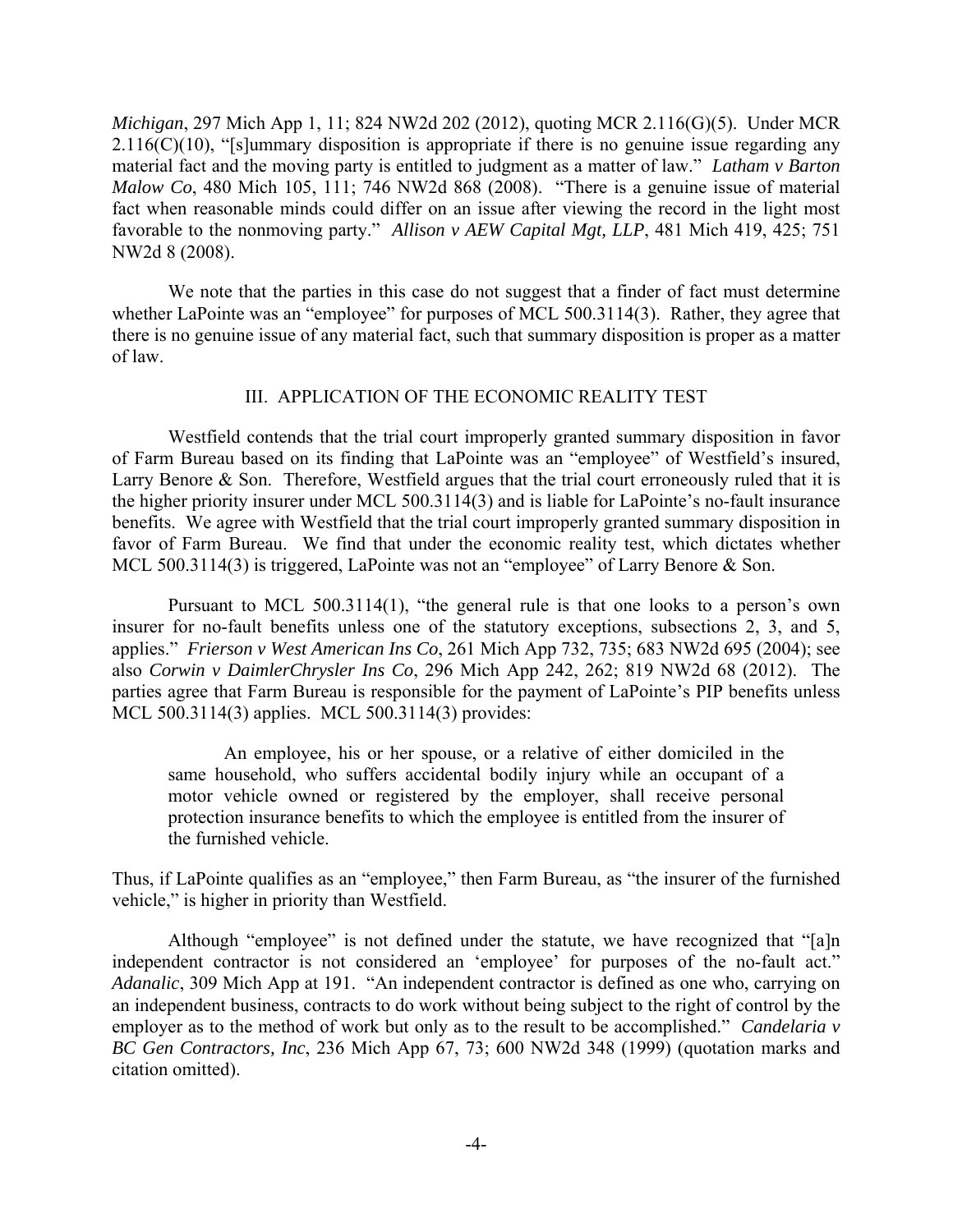As the parties agree, "[f]or purposes of MCL 500.3114(3), whether an injured party was an 'employee' is determined by applying the 'economic reality test.' " *Adanalic*, 309 Mich App at 190-191, citing *Parham*, 124 Mich App at 624-625; see also *Citizens Ins Co of Am v Auto Club Ins Ass'n*, 179 Mich App 461, 464-465; 446 NW2d 482 (1989). The following factors are considered under the test: " '(a) control of the worker's duties, (b) payment of wages, (c) right to hire, fire and discipline, and (d) the performance of the duties as an integral part of the employer's business towards the accomplishment of a common goal.' " *Adanalic*, 309 Mich App at 191, quoting *Parham*, 124 Mich App at 623. "Th[e] test takes into account the totality of the circumstances around the work performed . . . ." *Buckley v Prof Plaza Clinic Corp*, 281 Mich App 224, 234; 761 NW2d 284 (2008). The four factors of the economic reality test are nonexclusive,<sup>1</sup> and no factor is dispositive. *Id.* at 235. "However, [w]eight should be given to those factors that most favorably effectuate the objectives of the statute in question." *Id*. at 235 (quotation marks and citation omitted).

We have recognized that the purpose of the employer-employee exception, MCL 500.3114(3), to the general priority statute of MCL 500.3114(1) is to provide predictability in commercial settings by imposing liability on an employer's insurer rather than the insurer of the injured individual. *Besic v Citizens Ins Co of the Midwest*, 290 Mich App 19, 31-32; 800 NW2d 93 (2010). Additionally, the Michigan Supreme Court has recognized that the cases interpreting MCL 500.3114(3) "have given it a broad reading designed to allocate the cost of injuries resulting from use of business vehicles to the business involved through the premiums it pays for insurance." *Celina Mut Ins Co*, 452 Mich at 89. However, again, one must qualify as an "employee" in order for the employer's insurer to be liable for the employee's PIP benefits under MCL 500.3114(3); the insurer of a business vehicle is not automatically held liable without such a showing. *Adanalic*, 309 Mich App at 190.

The trial court erred in concluding that LaPointe qualified as an "employee" of Larry Benore & Son for purposes of MCL 500.3114(3). An examination of all the evidence in the record in conjunction with the factors of the economic reality test reveals that reasonable minds could not differ with regard to this issue. All of the factors weighed in favor of a finding that LaPointe was, at most, an independent contractor, not an employee.

First, contrary to the trial court's ruling, the record shows that Benore exerted little control over LaPointe's duties. The testimony indicates that Benore did little to monitor or supervise LaPointe as he transported the crops. Rather, Benore would give LaPointe a task or load to complete, and LaPointe would perform it without any significant instruction or oversight. Although Benore determined the grain elevator to which LaPointe would make deliveries,

<sup>&</sup>lt;sup>1</sup> Additional factors may be considered as necessary. *Meridian Mut Ins Co v Wypij*, 226 Mich App 276, 281-282; 573 NW2d 320 (1997). Other relevant factors may include (1) whether the individual furnishes his own equipment, (2) whether the individual holds himself out to the public for hire, and (3) whether independent contractors customarily perform the undertaking. See *Coblentz v City of Novi*, 475 Mich 558, 578-579; 719 NW2d 73 (2006); *Meridian Mut Ins Co*, 226 Mich App at 281-282; *McKissic v Bodine*, 42 Mich App 203, 208-209; 201 NW2d 333 (1972).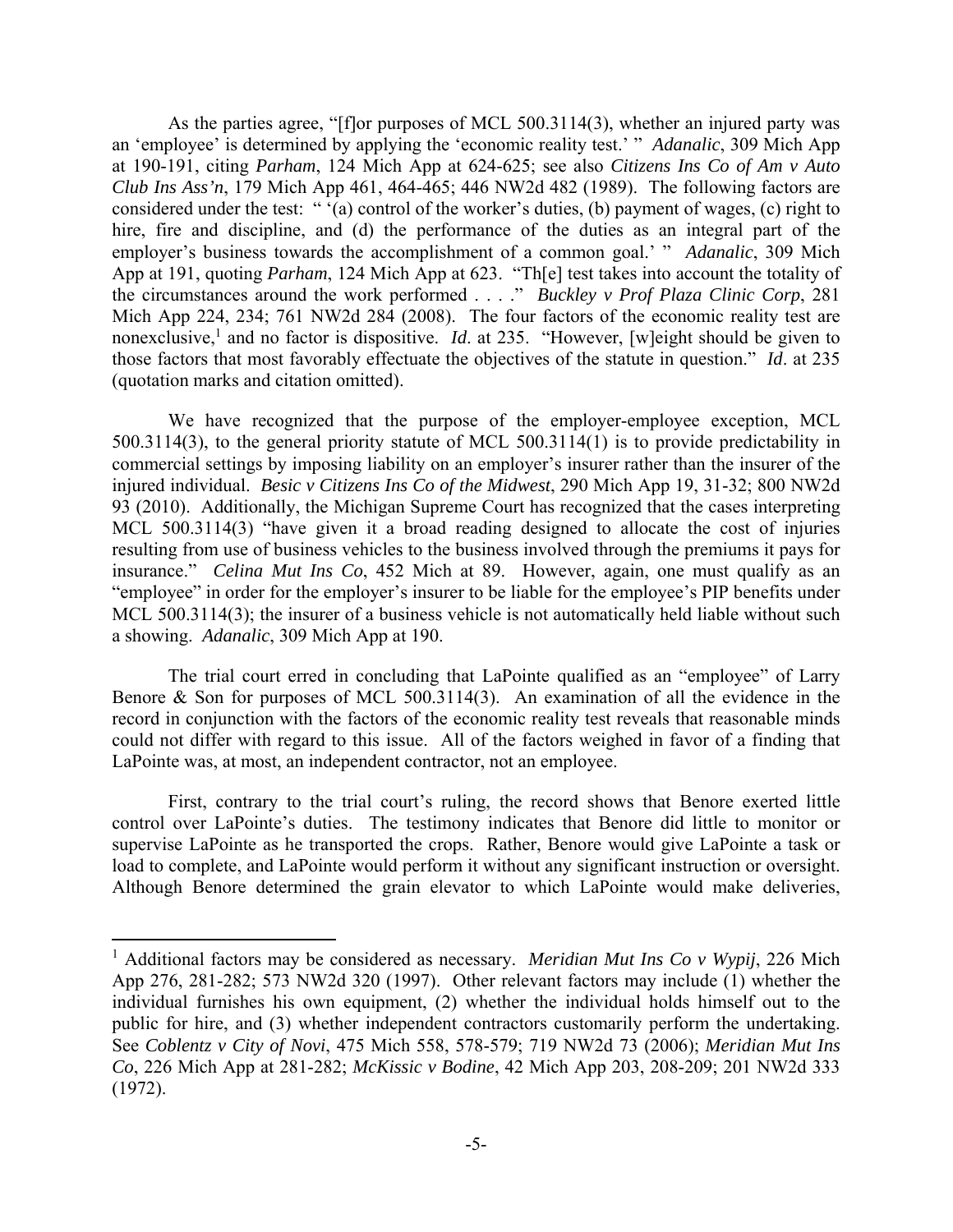Benore did not control the route that LaPointe took to reach the elevator.<sup>2</sup> Moreover, contrary to the trial court's findings, the record shows that LaPointe did more than just drive the trucks. Although driving was his primary task, LaPointe also would perform other tasks on occasion often on his own initiative—in order to assist with whatever jobs Benore needed accomplished.

 The first factor also requires an analysis of whether LaPointe had the right to refuse to haul a load and whether there was an agreement that LaPointe only could drive or haul loads for Larry Benore & Son. See *Adanalic*, 309 Mich App at 193. Benore and LaPointe both testified that LaPointe was free to turn down an opportunity to haul a load for any reason. Notably, Benore testified, "If he had something else to do or didn't want to do it, you know, he wasn't forced." Benore did not control the hours that LaPointe worked, or even whether LaPointe worked. Sometimes, such as on the day of the accident, LaPointe contacted Benore to suggest that they work together. On other occasions, LaPointe would come to work at Benore's farm after he had finished working at his other job and had eaten dinner. The informality of Benore and LaPointe's working relationship—which both of them characterized as a friend helping a friend<sup>3</sup>—particularly reveals Benore's lack of control over LaPointe's time and work.<sup>4</sup> LaPointe and Benore also did not have an agreement that LaPointe would haul loads only for Benore. To the contrary, Benore was well aware that LaPointe had a full-time job as a semi-truck driver for Three-Way Trucking, Inc., and it was understood that LaPointe's availability to work for Benore was limited by LaPointe's obligations to his full-time employer.<sup>5</sup> Although the record shows that LaPointe was not expected to bring his own tools, that Benore provided the truck LaPointe

<sup>&</sup>lt;sup>2</sup> Significantly, LaPointe testified that Benore "just assumed that I knew the best way to take to get there . . . or the shortest, fastest possible way, and that's the way I took."

<sup>&</sup>lt;sup>3</sup> Benore and LaPointe both characterized LaPointe's employment status with Larry Benore  $\&$ Son as "part-time, "seasonable help." Benore also stated, "You know, like I said, he was my – he's my friend. I mean, if he was doing something and I seen [sic] he could use a hand, I'd go over and help him." Benore also explained that they would routinely loan each other equipment, supplies, and "hired hands." Similarly, LaPointe testified that he did not see himself as either an employee or an independent contractor. Rather, he confirmed that he merely considered himself a friend who was helping Benore.

<sup>&</sup>lt;sup>4</sup> The record is replete with examples of the informality of LaPointe and Benore's working relationship. For example, in response to a question concerning how LaPointe would know when to work, Benore explained, "That morning [of the accident] he called me; says, 'It's supposed to freeze. Let's get this corn before it – while we can get it out of the field.' And he says, 'I'm not going [sic] nothing.' And I said, 'Well, if you're not doing nothing, let's go do it.' " Similarly, Benore later confirmed that he would sometimes call LaPointe if the work was getting behind, or, alternatively, "[H]e'd call me, because we're neighbors. He'll say, you know, 'Do you need any help?' You know, 'I'm not doing nothing.' Or 'I'm not – I'm off today' or – you know."

<sup>&</sup>lt;sup>5</sup> Notably, Benore testified that, due to the higher workload at LaPointe's full-time job in 2013, LaPointe "only had [worked approximately] 60 hours . . . for the year" before the date of the accident.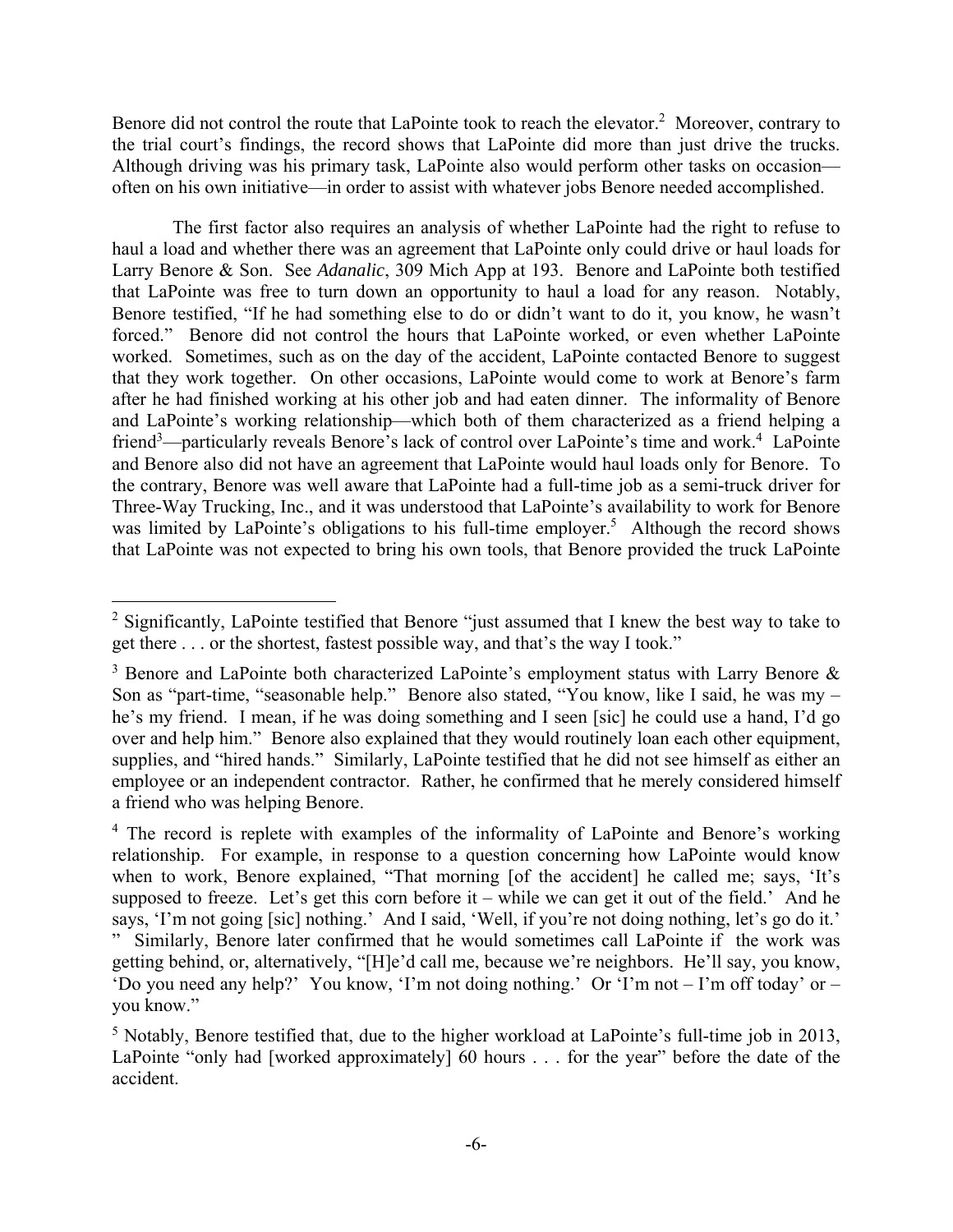would drive, and that Benore paid for the gas, these facts do not undermine the overwhelming evidence showing Benore's lack of control over LaPointe.

Under the second factor, the trial court correctly noted that Larry Benore & Son paid LaPointe \$12 an hour for his work. However, the company also paid LaPointe an additional amount during the 2013 harvest when the accident occurred, in the same check, "just to help him out." Additionally, both men testified that sometimes LaPointe would perform work for Benore "on trade" or based on an informal "barter system," meaning, for example, that LaPointe would work some hours in exchange for the opportunity to borrow Benore's planter.<sup>6</sup> Further, LaPointe tracked his own time, and he was not required to report his hours at a particular time or in a particular manner.<sup>7</sup> This factor requires consideration of whether the purported employer withheld income taxes or issued a 1099 form, see *Adanalic*, 309 Mich App at 193, and Benore did not withhold taxes from LaPointe's wages or provide health benefits. Benore did both for his full-time employees. He also did not provide LaPointe with either a 1099 or a W-2 tax form.

 The third factor concerns Benore's right to hire, fire, and discipline LaPointe, including whether the relationship was terminable at will by either party. See *Adanalic*, 309 Mich App at 194. The record confirms that Benore had no ongoing obligation to use LaPointe for his transportation needs, and that LaPointe had no ongoing obligation to drive trucks for Benore. Although Benore testified that he could tell LaPointe not to "come around" anymore if LaPointe did something objectionable, this fact simply appears consistent with the fact that their working relationship was terminable at will by either party; it does not appear to show that Benore had the right to "discipline" LaPointe. Similarly, there is no indication that LaPointe and Benore adhered to anything analogous to a set of disciplinary procedures or customs that would commonly govern an employer-employee relationship. There also is no indication that Benore could "fire" or "terminate" LaPointe. Rather, based on deposition testimony, it was implicitly understood that Benore could simply stop inviting LaPointe to work, or LaPointe could stop soliciting work.

 The fourth factor is whether LaPointe was responsible for the performance of duties that were an integral part of Larry Benore & Son's business efforts toward the accomplishment of a common goal. This includes a consideration of (1) whether the services being provided were available by another means, such as by other drivers, (2) whether the relationship was terminable at any time, and (3) whether the individual could refuse to haul a load. See *Adanalic*, 309 Mich App at 194. The transportation of crops was an integral part of the business, but this transportation was provided primarily by Benore and another worker. Benore testified that he

<sup>&</sup>lt;sup>6</sup> However, LaPointe confirmed that they were not operating under the barter system when Benore paid him for his work.

<sup>&</sup>lt;sup>7</sup> Benore testified that LaPointe would simply "[t]urn in his hours at the end of the year" on a piece of paper, or LaPointe would verbally relay his hours to Benore, and Benore would "write i[t] down on a napkin or something." Similarly, LaPointe testified that he would write down the days and hours worked on a piece of paper, but he believed that he would turn in the paper weekly or "let it go two weeks and then hand it to [Benore]."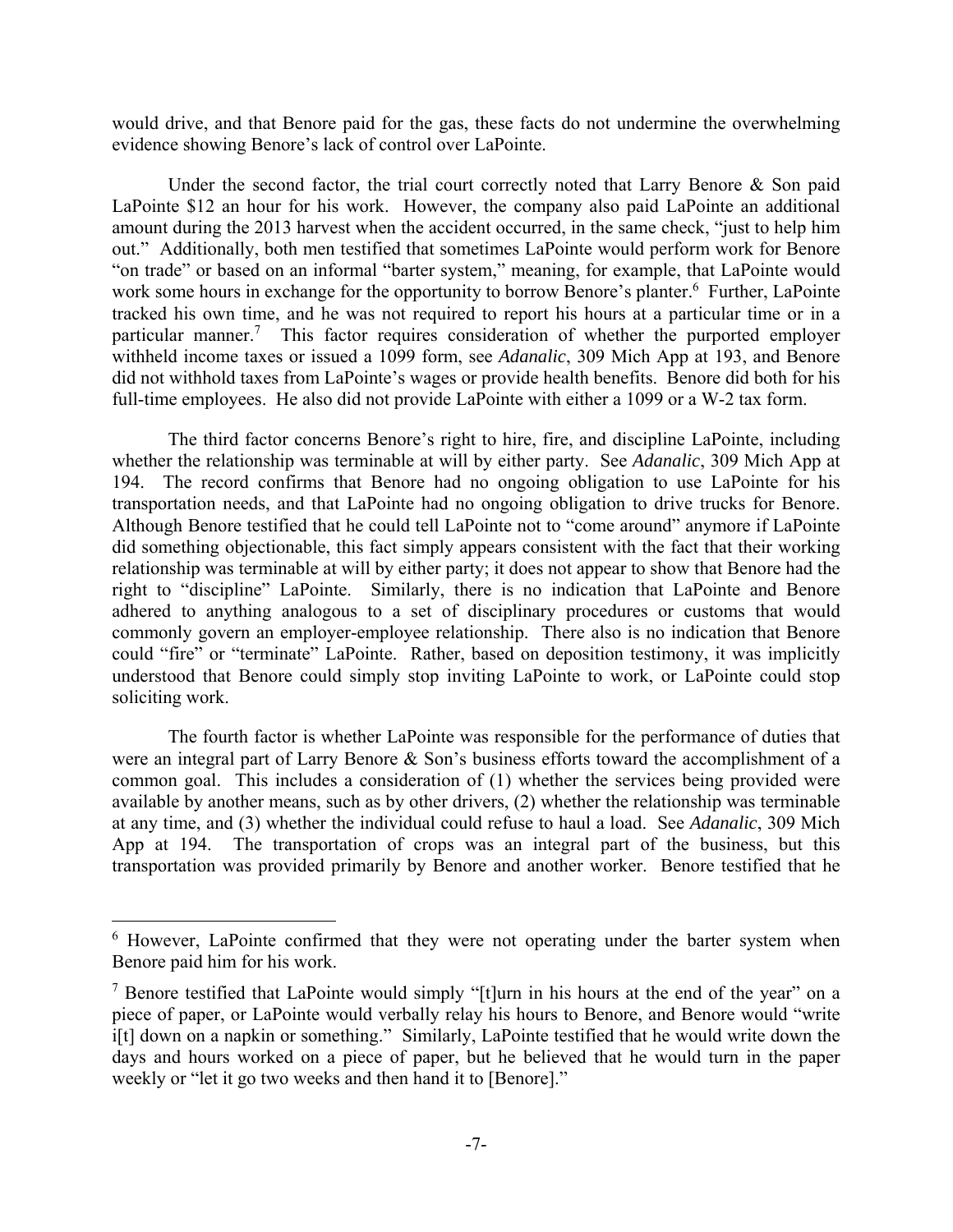only needed additional driving assistance if the farming business "g[ot] behind." He further explained, "[F]or the majority of it, it's usually me or [or the other driver] trucking. [LaPointe] is – like, out of 200 and some loads, maybe hauls 10 or 12," *i.e.*, 6% or less of the total workload. Further, as previously stated, LaPointe could refuse to transport a load, and either party could discontinue the relationship. The record shows, as previously stated, that Benore was aware that LaPointe had a full-time job that took priority over any work that Benore had for LaPointe. If LaPointe refused a load, Benore would either ask another employee to perform the task or he would perform it himself. Notably, Benore expressly recognized that LaPointe worked fewer days for him in 2013 than 2012 because LaPointe had less free time due to the fact that he was working more hours through his full-time job with Three-Way Trucking, Inc. Although we agree that the transportation of crops was an integral part of Benore's business, deposition testimony clearly shows that *LaPointe's* performance of the duties assigned to him was not an integral part of Benore's business. To the contrary, LaPointe's contribution to the company was sporadic and fungible. Benore simply did not rely upon LaPointe as an "employee" of the company.

 The application of the economic reality test shows that LaPointe was, at most, an independent contractor, not an "employee." See *Adanalic*, 309 Mich App at 191. Accordingly, the trial court erred when it concluded that LaPointe was an "employee" of Larry Benore & Son for purposes of the no-fault act, such that Westfield is responsible for the payment of LaPointe's no-fault PIP benefits.

### IV. LIABILITY AS THE INSURER OF A COMMERCIAL VEHICLE

 Westfield contends that we should reject Farm Bureau's argument in the trial court that Westfield is higher in priority for the payment of LaPointe's no fault-PIP benefits solely because it insured the commercial vehicle involved in the accident. Consistent with its argument below, Farm Bureau argues that even if LaPointe was an independent contractor and not an employee, Westfield is still "obligated to pay PIP benefits because Mr. LaPointe was operating a business truck insured by Westfield." We agree with Westfield and not Farm Bureau. Although the trial court did not decide this issue, we will briefly address this question<sup>8</sup> in order to clarify why Farm Bureau's line of reasoning cannot serve as an alternative basis for affirming the trial court's grant of summary disposition in its favor. See *Gleason v Michigan Dep't of Transp*, 256 Mich App 1,

<sup>8</sup> As we recently explained in *Dell v Citizens Ins Co of America*, 312 Mich App 734, 758; 880 NW2d 280 (2015):

Generally, an issue must be raised, addressed, and decided in the trial court to be preserved for review. *Mouzon v Achievable Visions*, 308 Mich App 415, 419; 864 NW2d 606 (2014). But [a party] "should not be punished for the omission of the trial court." *Peterman v Dep't of Natural Resources*, 446 Mich 177, 183; 521 NW2d 499 (1994). This Court may address [an] issue [where] it concerns a legal question and all of the facts necessary for its resolution are present. *Rooyakker & Sitz, PLLC v Plante & Moran, PLLC*, 276 Mich App 146, 157 n 6; 742 NW2d 409 (2007).